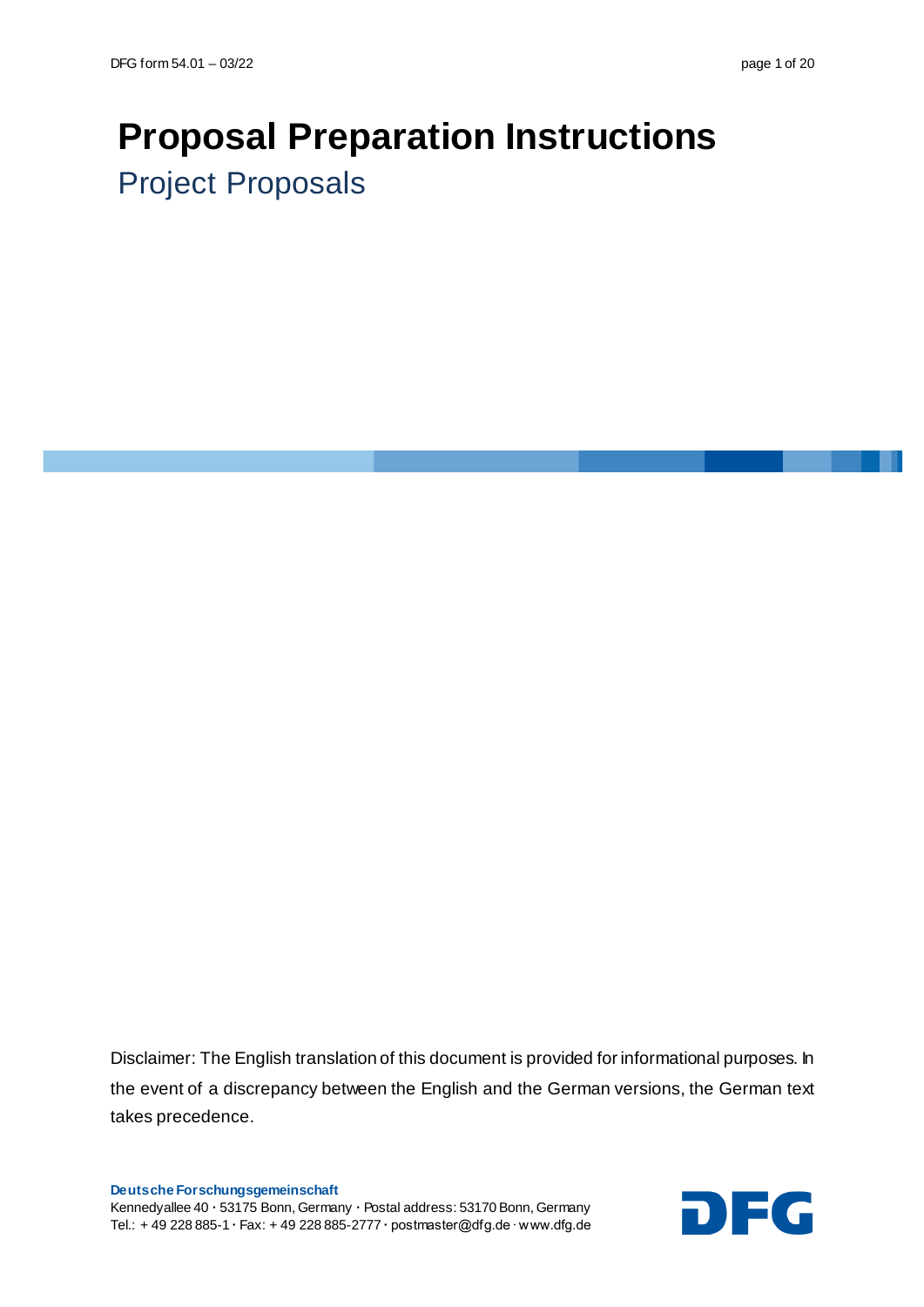These guidelines apply to project proposals under the Research Grants, Emmy Noether, Research Units, Clinical Research Units and Priority Programmes.

A proposal consists of the following three parts:

- A Proposal Data and Obligations
- B Project Description
- C Appendices (For each applicant, please include an academic curriculum vitae with a list of up to ten of his/her most important publications.)

To complete an electronic proposal form, and to transmit your proposal data and related documents securely, please use elan, our electronic proposal processing system

#### [elan.dfg.de](https://elan.dfg.de/my.policy)

Proposals to the programmes [mentioned](http://dict.tu-chemnitz.de/english-german/above-mentioned.html) above can only be submitted via elan.

For proposals to fellowship programmes, please refer to the relevant programme's proposal preparation instructions.

Please note that electronic proposal submission via elan may not yet be possible in other programmes. For such cases, please note the information provided under "Additional Instructions for Submitting Proposals Outside of elan" in addition to the instructions following immediately below.

Proposals may be submitted either in German or in English.

If applicable, please note the special instructions for Priority Programmes, the Emmy Noether Programme, and for Clinical Trials at the end of this document.

## **A Proposal Data and Obligations**

Here you are asked to enter information on the project and participating individuals and accept the required formal obligations. This information includes a summary of the proposal in German and in English.

Please enter this information via the DFG's electronic proposal form provided in elan:

#### [elan.dfg.de](https://elan.dfg.de/my.policy)

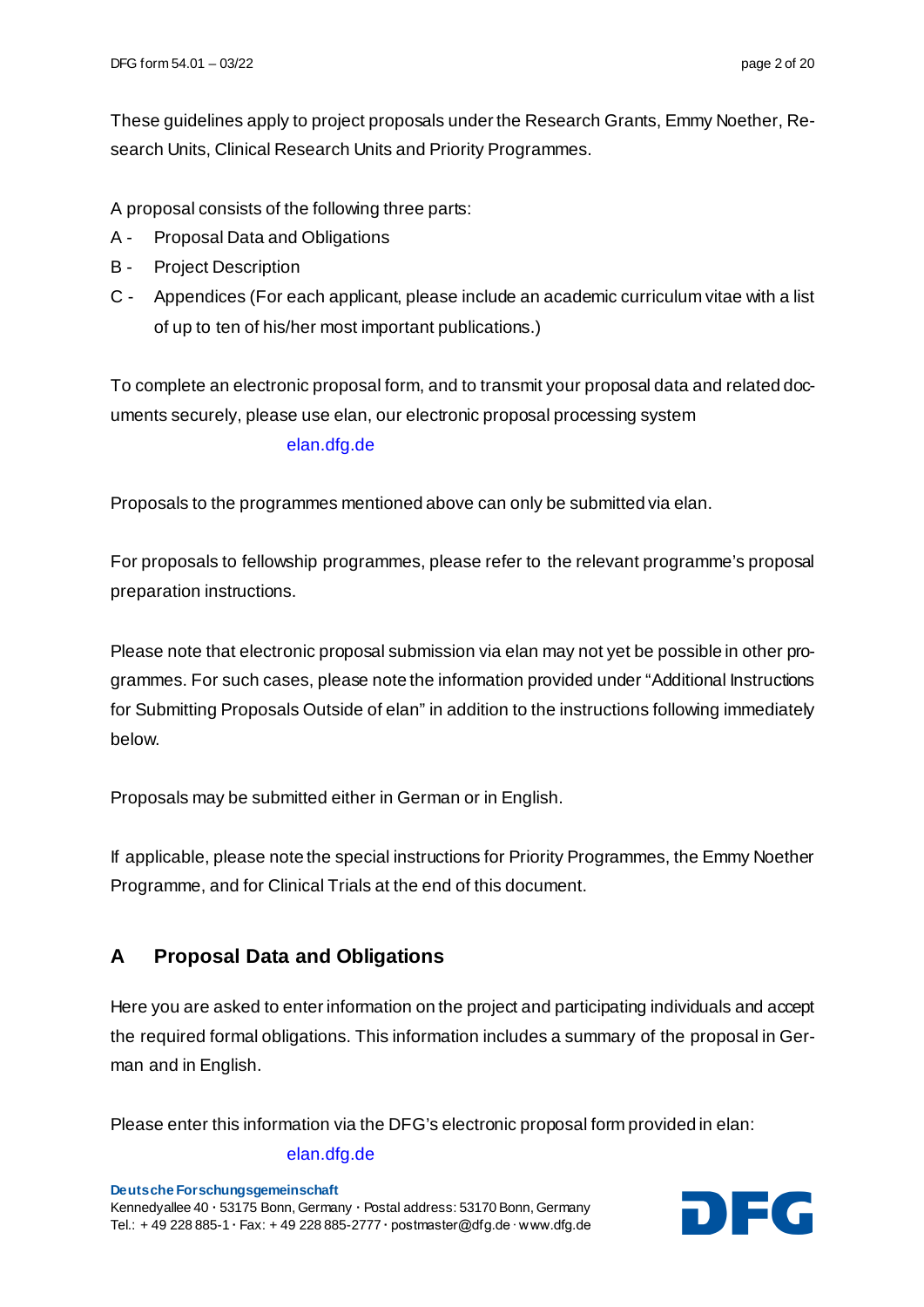## **B Project Description**

For the description of your project, please use the appropriate template in German or English provided in elan. Your project description must not exceed 25 pages in total (up to **17 pages for sections 1 through 3** and up to **8 pages as of section 4**). The template formatting must be retained. In particular, the font should not be smaller than Arial 11 point, with line spacing no less than 1.2. For the sections *Project-Related Publications* and *Bibliography*, the font should not be smaller than Arial 9 point.

Template instructions:

#### **1 Starting point**

1.1 State of the art and preliminary work

For new proposals please explain briefly and precisely the state of the art in your field in its direct relationship to your project. This description should make clear in which context you situate your own research and in what areas you intend to make a unique, innovative, promising contribution. Indicate the current state of your preliminary work. This description must be concise and understandable without referring to additional literature.

For renewal proposals, please report on your previous work. This report should also be understandable without referring to additional literature.

To illustrate and enhance your presentation you may refer to your own and others' publications. Clearly indicate when you are referring to the work of other researchers (even if you collaborated in the work yourself as a co-author). The absence of any indication may constitute a breach of good research practice, and in individual cases may constitute scientific misconduct according to the Rules of Procedure for Dealing with Scientific Misconduct (VerfOwF). If your preliminary work is publicly available, it must be listed and include the date of publication; if this work is based on DFG-funding, indicate the relevant stage of the funding period. Please list the cited publications in your bibliography under section 3. This reference list is not considered your list of publications. Note that reviewers are not required to read any of the works you cite. This also applies to review sessions that are held on site. In this case, manuscripts and publications that provide more information on the progress reports and are published up to the review panel's meeting

#### **Deutsche Forschungsgemeinschaft**

Kennedyallee 40 **∙** 53175 Bonn, Germany **∙** Postal address: 53170 Bonn, Germany Tel.: + 49 228 885-1 **<sup>∙</sup>** Fax: + 49 228 885-2777 **<sup>∙</sup>** postmaster@dfg.de ∙ www.dfg.de DFG

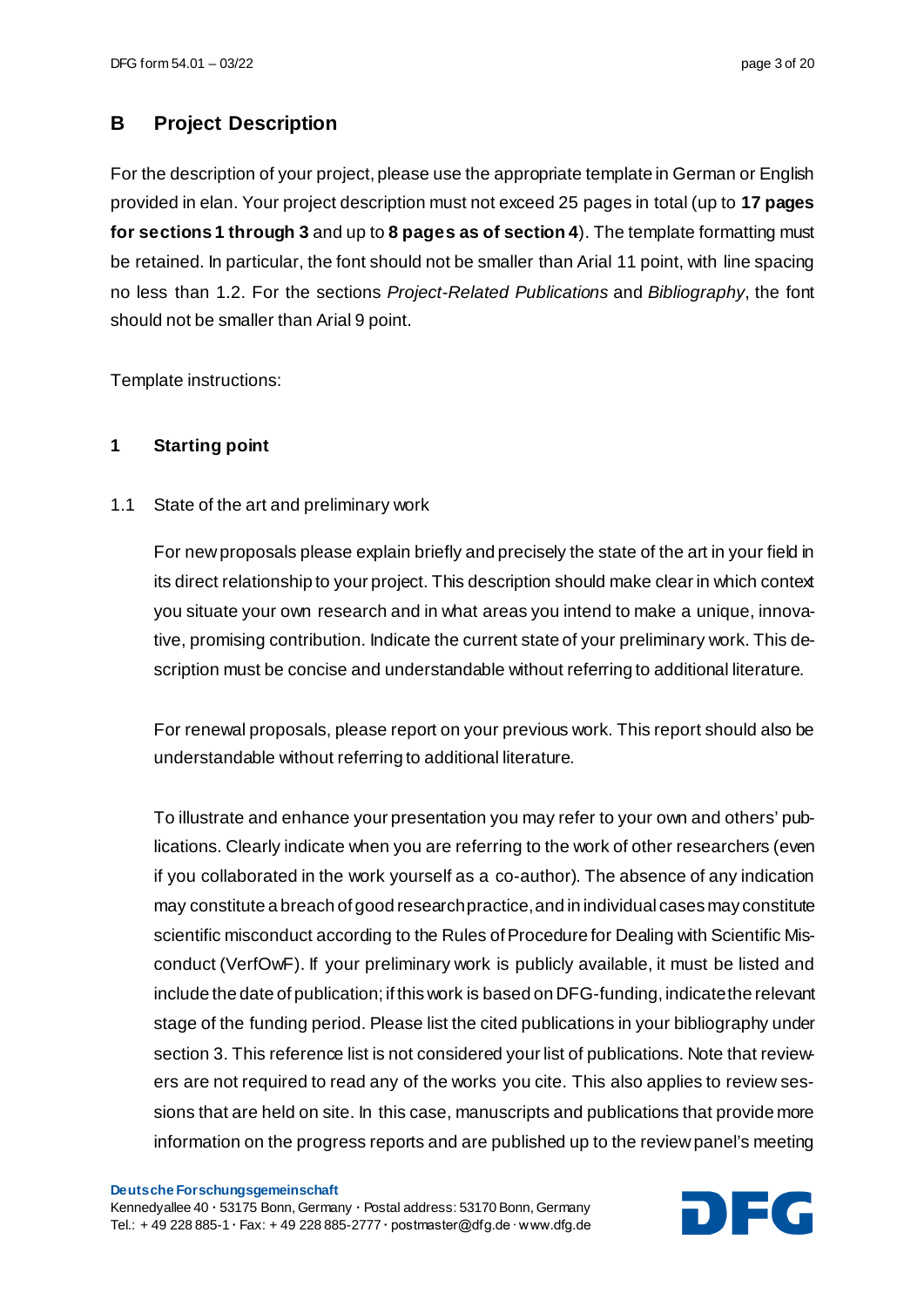may be made available at the meeting to enable reviewers to read through the information. Reviews will be based only on the text of the actual proposal.

1.2 Project-related publications

Please list your most significant publications that relate directly to the proposed project and document your preliminary work. This list serves as an important basis for assessing your proposal.

Please note the "Guidelines for Publication Lists". [www.dfg.de/formulare/1\\_91](http://www.dfg.de/formulare/1_91)

The DFG may reject any proposals not in compliance with the rules on publication lists.

If you are submitting a proposal to the DFG for the first time and have therefore not published in the proposed project area, please list only the up to ten most important publications that are part of your curriculum vitae (see C. Appendices).

#### **2 Objectives and work programme**

2.1 Anticipated total duration of the project

Please state

- the project's intended duration<sup>1</sup> and how long DFG funds will be necessary,
- for ongoing projects: since when the project has been active.

#### 2.2 Objectives

1

Please give a concise description of your project's research programme and scientific objectives.

Please indicate if you anticipate results that may be relevant to fields other than science (such as science policy, technology, the economy or society).

<span id="page-3-0"></span>**Deutsche Forschungsgemeinschaft** <sup>1</sup> Please refer to DFG form 1.01 for information on long-term projects[, w ww.dfg.de/formulare/1\\_01.](http://www.dfg.de/formulare/1_01)



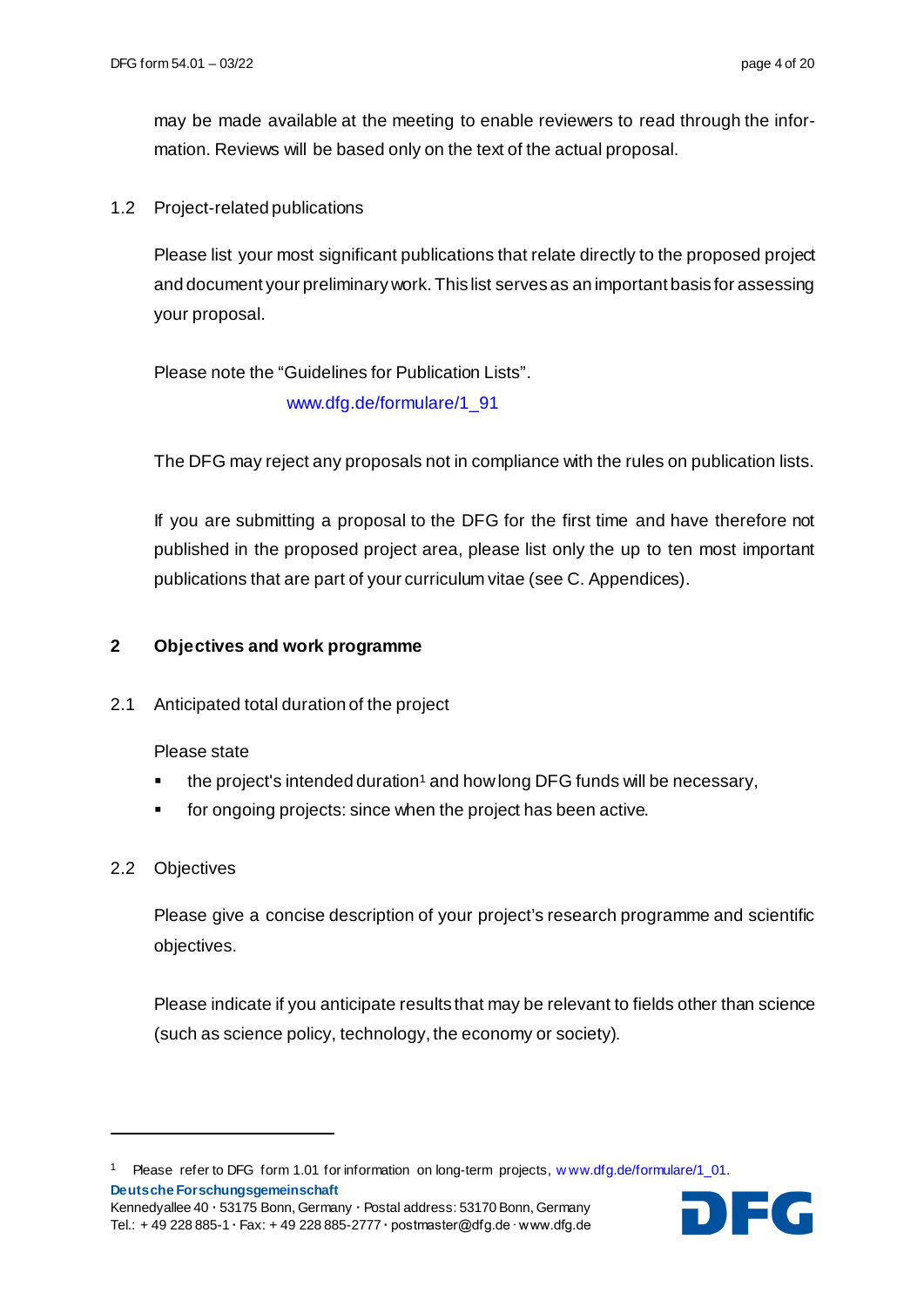#### 2.3 Work programme including proposed research methods

#### *For each applicant*

Please give a detailed account of the steps planned during the proposed funding period. (For experimental projects, a schedule detailing all planned experiments should be provided.)

The quality of the work programme is critical to the success of a funding proposal. The tasks to be performed within the work programme should correspond to the funds requested. The work programme should therefore indicate and justify what types of funding will be needed and how the funds will be used, providing details on the individual items requested where applicable.

Please provide a detailed description of the methods that you plan to use in the project: What methods are already available? What methods need to be developed? What assistance is needed from outside your own group/institute?

Concepts and starting points for quality-promoting measures that specifically contribute to the validity or plausibility of your research results are welcome here. For more in-depth and subject-specific recommendations, see th[e "Research Integrity" portal.](https://wissenschaftliche-integritaet.de/en/)

Please list all **cited** publications pertaining to the description of your work programme in your bibliography under section 3.

#### 2.4 Handling of research data

If your project uses, generates and/or processes data, use this section to record key information on the handling of this data (and any underlying objects). Please ensure your descriptions substantively follow the points in the corresponding questionnaire [\(www.dfg.de/forschungsdaten/checkliste](https://www.dfg.de/download/pdf/foerderung/grundlagen_dfg_foerderung/forschungsdaten/forschungsdaten_checkliste_en.pdf)) and use the checklist to address the following aspects in particular:

- Characteristics and scope of data
- Documentation and data quality
- **Storage and technical archiving**
- **Legal obligations and conditions**
- Enabling subsequent reuse and long-term accessibility
- Responsibilities and resources

#### **Deutsche Forschungsgemeinschaft**

Kennedyallee 40 **∙** 53175 Bonn, Germany **∙** Postal address: 53170 Bonn, Germany Kennedyallee 40 · 53175 Bonn, Germany · Postal address: 53170 Bonn, Germany<br>Tel.: + 49 228 885-1 · Fax: + 49 228 885-2777 · postmaster@dfg.de · www.dfg.de

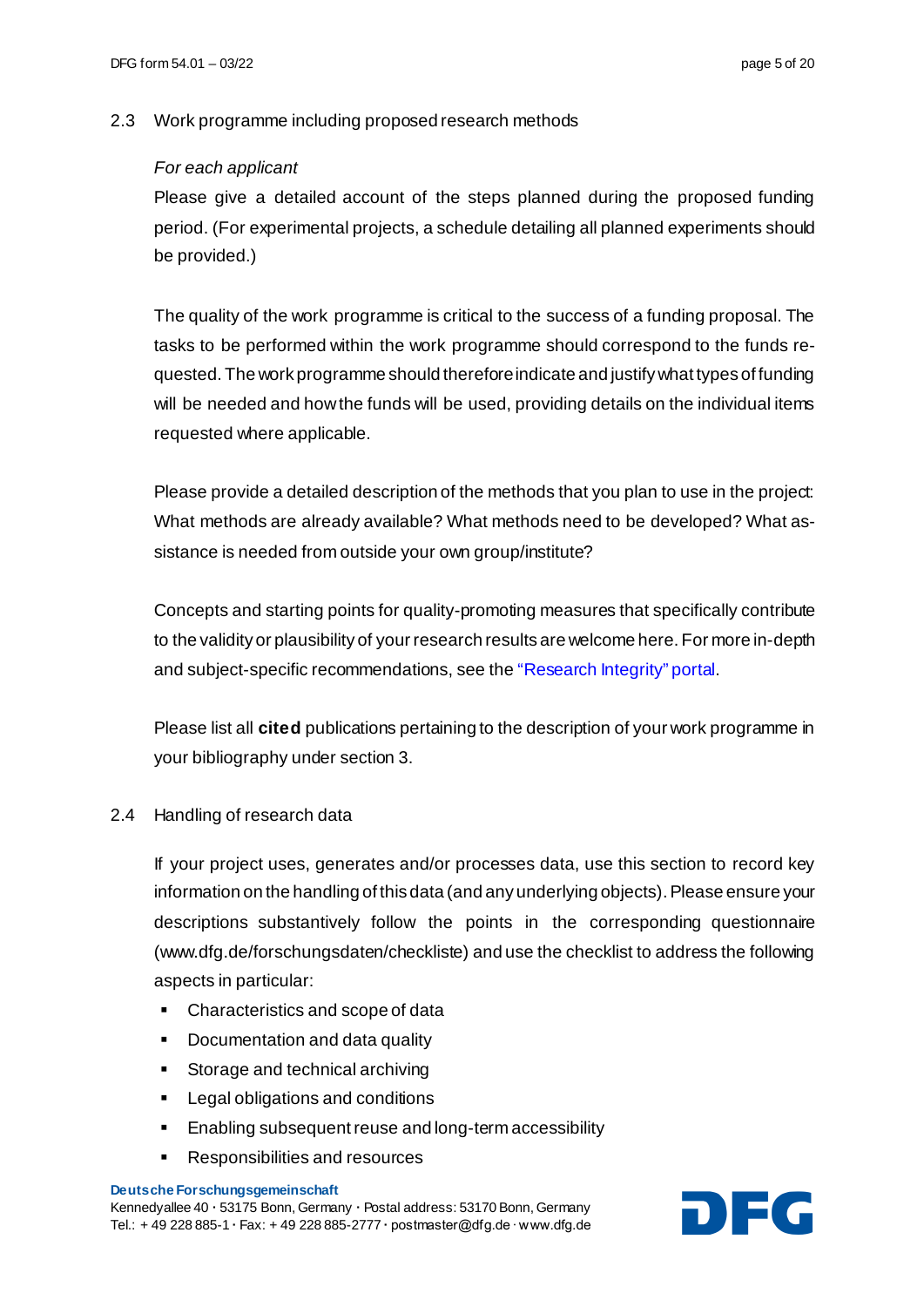Please also describe how the institutions involved in the project will contribute to data and information management.

If you have already provided more detailed information on the handling of research data in an explanation as part of your preliminary work, work programme or elsewhere, you may refer to those descriptions and limit yourself to supplementary information at this point.

Should your project not use or generate data to a relevant extent, please explicitly state this to be the case.

Please also note that you can apply for funding to cover project costs associated with the effort involved in collecting research data.

For further information on this topic, see:

[www.dfg.de/en/research\\_funding/principles\\_dfg\\_funding/research\\_data](https://www.dfg.de/en/research_funding/principles_dfg_funding/research_data/index.html)

2.5 Relevance of sex, gender and/or diversity

Where applicable, please describe whether and to what extent the sex and/or gender

- **of researchers**
- **•** of persons under study
- of individuals affected by the implementation of research results
- of animals under study
- with regard to samples taken from humans or animals
- in other respects

is relevant to the research project (methods, work programme, objectives, etc.).

Where applicable, please also describe whether and to what extent diversity in terms of, for example, the state of health, ethnic background or culture of

- researchers
- **Persons under study**
- individuals affected by the implementation of research results
- **•** or diversity in other respects

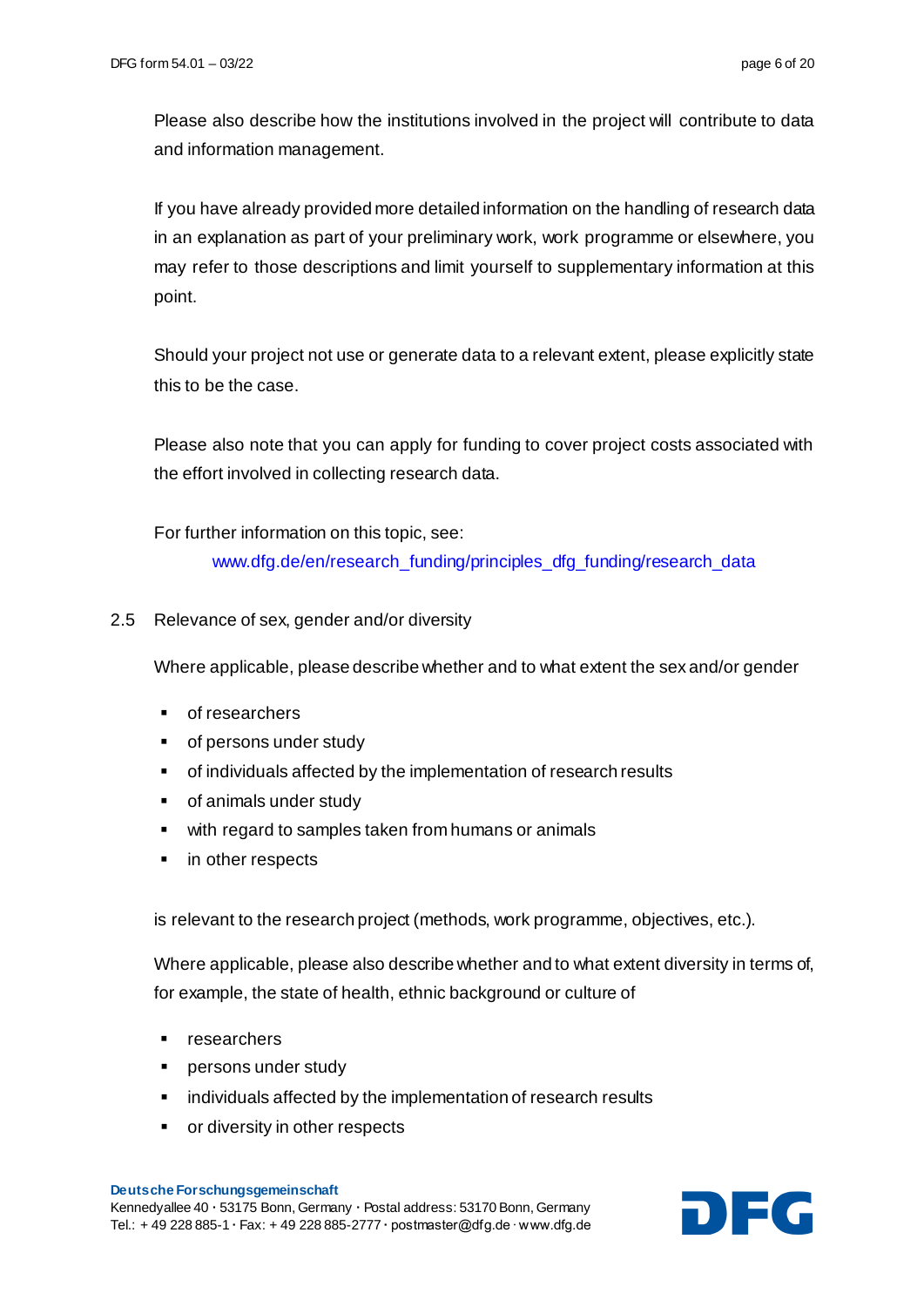may be significant for the research project (methods, work programme, objectives, etc.). Please explain to what extent these or similar considerations may also be relevant to animals under study or samples taken from humans or animals.

Additional information is available at

[www.dfg.de/diversity\\_dimensions](http://www.dfg.de/diversity_dimensions)

# **3 Bibliography concerning the state of the art, the research objectives, and the work programme**

In this bibliography, list **only** the works you **cite** in your presentation of the state of the art, the research objectives, and the work programme. This bibliography is not the list of publications. Non-published works must be included with the proposal.

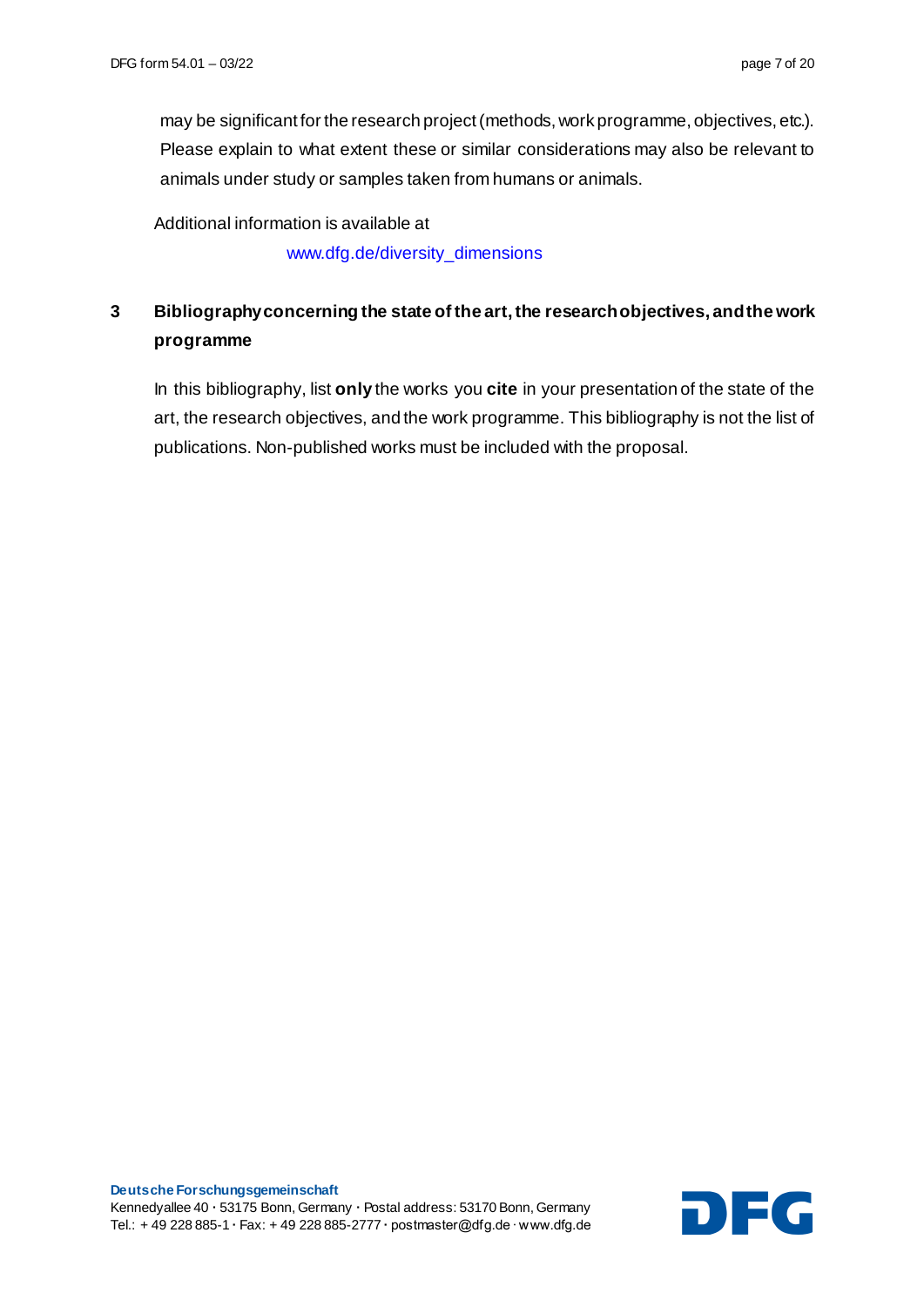*In the following sections, we ask you for information regarding important topics in research. In keeping with the relevance of each topic for your proposed research project, please provide a concise but sufficiently comprehensive explanation. If any of these topics are of central importance to the research question of your pro-*

*posed project, discuss them in context under sections 1 and 2 and reference them accordingly in the following sections.*

*The following sections (as of section 4) must not exceed 8 pages in total*

#### **4 Supplementary information on the research context**

- 4.1 Ethical and/or legal aspects of the project
- 4.1.1 General ethical aspects

Taking into account the discipline-specific standards and ethical regulations relevant to your project, indicate whether you anticipate any risks and/or harm to individuals or groups and/or the potential for other negative effects that might be posed by your research. If so, how do you intend to address these issues within the project?

In general, applicants should examine whether their projects require a statement by an ethics committee.

4.1.2 Descriptions of proposed investigations on humans, human materials or identifiable data

Please describe the ethical and/or legal aspects of your experimental design:

- criteria for the selection of test persons
- justification of the number of test persons or sample size
- description of potential risks and precautions taken
- explanation provided for test persons and method of informed consent.

Note that in addition to accepting the formal obligations in part A, an ethics committee vote may have to be included as well. The use of human material obtained for diagnostic purposes also requires a statement by the chair of the local ethics committee.

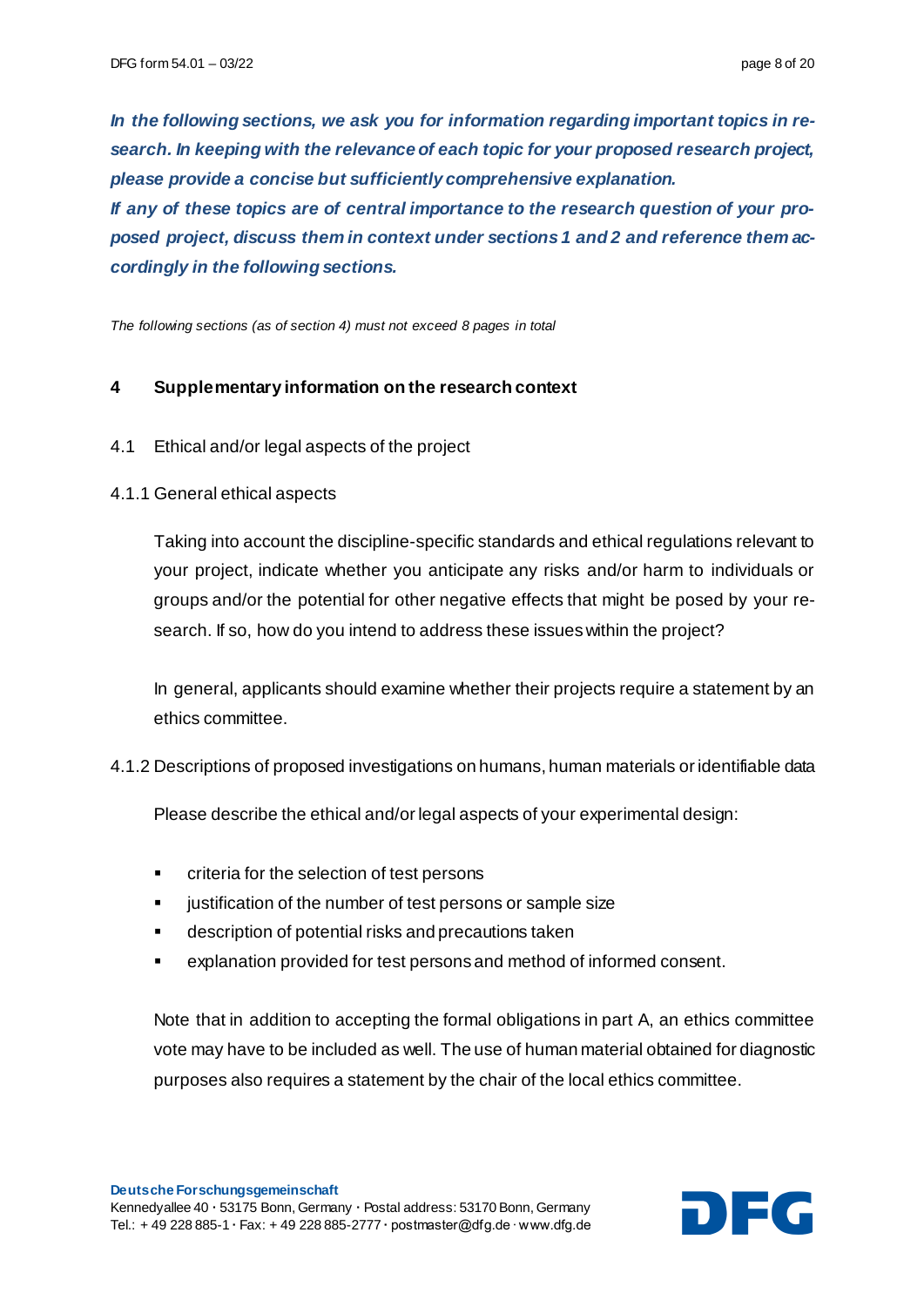4.1.3 Descriptions of proposed investigations involving experiments on animals

Note that in addition to accepting the formal obligations in part A with regard to compliance with the regulations and provisions of the German Animal WelfareAct and the German Experimental Animals Ordinance, the planned animal experiments must be described. Please explain how the principle of the 3Rs (replacement, reduction and refinement) will be implemented with regard to various aspects of scientific validity. If you have addressed these topics in previous sections, reference them here.

Additional information and guidelines are available in the publication *Animal Experimentation in Research[: The 3Rs Principle and the Validity of Scientific Research](http://www.dfg.de/download/pdf/dfg_im_profil/geschaeftsstelle/publikationen/handreichung_sk_tierversuche_en.pdf)*.

4.1.4 Descriptions of projects involving genetic resources (or associated traditional knowledge) from a foreign country

For research conducted abroad involving biological materials (or associated traditional knowledge) or research on biological objects originating from outside Germany, note that such projects may be subject to the regulatory requirements of the Nagoya Protocol under the Convention on Biological Diversity and the access and benefit-sharing (ABS) portions contained therein. Guidance on conducting such projects can be found, for example, in the publication *Proposals for Research and/or Development Projects Involving Access to Genetic Resources and/or Traditional Knowledge Associated with Genetic Resources*, published by the DFG Permanent Senate Commission on Fundamental Issues of Biological Diversity.

[www.dfg.de/en/dfg\\_profile/statutory\\_bodies/senate/biological\\_diversity](https://www.dfg.de/en/dfg_profile/statutory_bodies/senate/biological_diversity/index.html)

Please comment on the ABS requirements that affect your project and indicate any steps you have taken or plan to take to fulfil these requirements. Discuss the role of your project's cooperation partner with regard to the provider country (the country providing access to the material/traditional knowledge). Explain what materials may be transported to Germany. Note that in addition to access and benefit-sharing agreements with the provider country, a declaration of due diligence may also be required in line with the German law "Gesetz zur Umsetzung der Verpflichtungen nach dem Nagoya-Protokoll und zur Durchführung der Verordnung (EU) No 511/2014 sowie zur Änderung des Patentgesetzes".

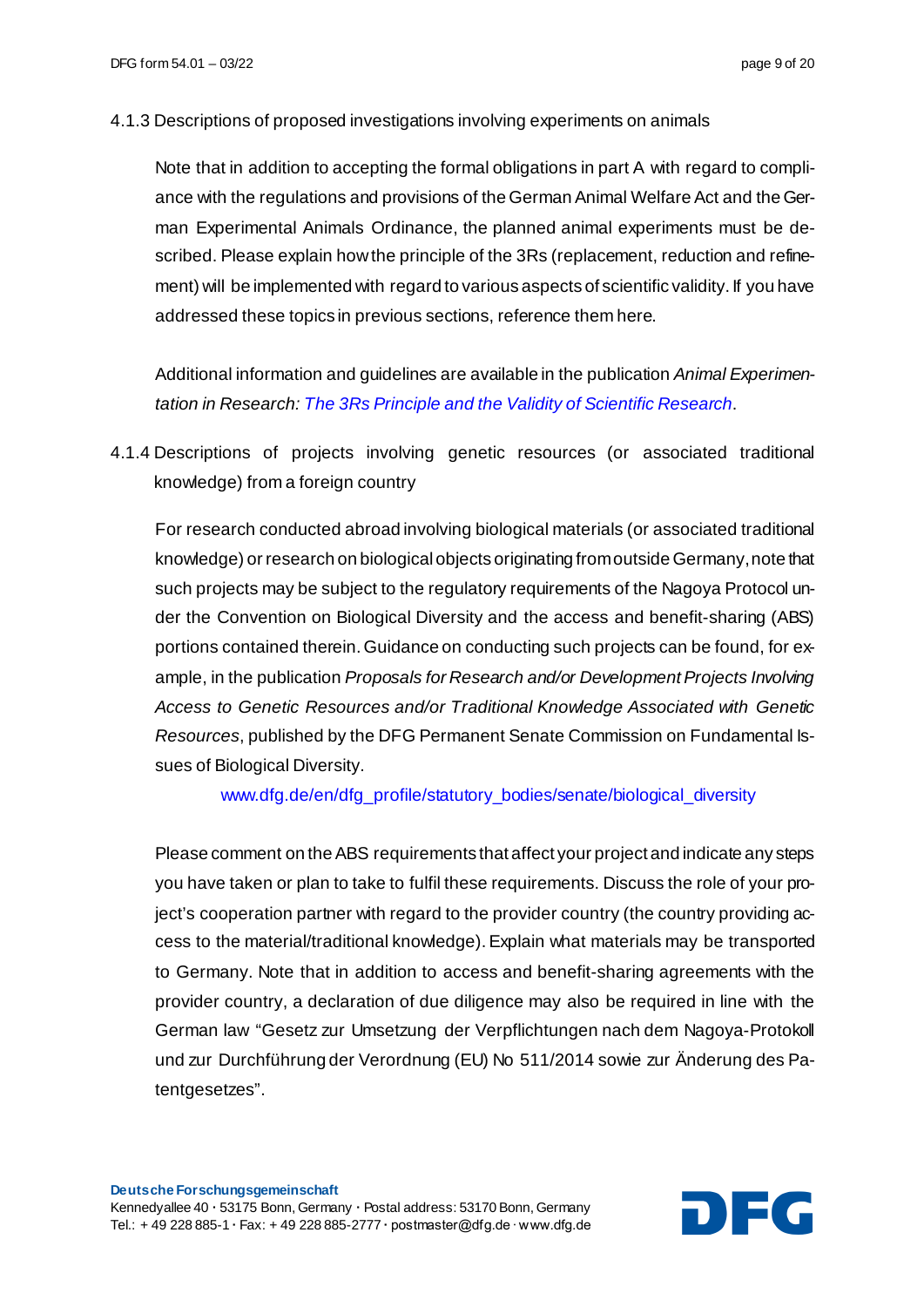4.1.5 Explanations regarding any possible safety-related aspects ("Dual Use Research of Concern"; foreign trade law)

Please check whether there are indications in your planned research project that possible research results could produce knowledge, products or technologies that might be directly misused for significant harmful purposes (Dual Use Research of Concern, DURC).

If there are such indications, please familiarise yourself with the recommendations issued by the DFG and Leopoldina on handling security-relevant research (see DFG and Leopoldina Handbook on Freedom and Responsibility in Research, Recommendations for Handling Security-Relevant Research, last revised 28 May 2014). In your proposal, describe how the risk/benefit ratio is to be assessed and what measures are planned to minimise the risk.

If due to the regulations at your university or research institution, a committee for ethics in security-relevant research (KEF) or a comparable body is to be involved in advance and asked to issue a statement on the project, please include this statement with the proposal. For further information, see the DFG website o[n handling security-relevant re](http://www.dfg.de/en/research_funding/principles_dfg_funding/security_relevant_research)[search.](http://www.dfg.de/en/research_funding/principles_dfg_funding/security_relevant_research)

Projects must comply with foreign trade regulations (especially the War Weapons Control Act [Kriegswaffenkontrollgesetz], EC Regulation No. 428/2009 [EC Dual Use Regulation], the Foreign Trade and Payments Act [Außenwirtschaftsgesetz], the Foreign Trade and Payments Ordinance [Außenwirtschaftsverordnung] or embargo regulations) relating to the non-proliferation strategy and the handling of potentially critical goods, including technologies, software and sensitive knowledge transfer; applicants are advised to examine their projects accordingly. Information for researchers is available on the website of the German Federal Office for Economic Affairs and Export Control  $(BAFA)<sup>2</sup>$ .

If you require further clarification, please contact BAFA directly. For projects subject to licensing, please note that licences must be obtained from the responsible authority prior to beginning research on the project.

**Deutsche Forschungsgemeinschaft**

1

Kennedyallee 40 **∙** 53175 Bonn, Germany **∙** Postal address: 53170 Bonn, Germany Tel.: + 49 228 885-1 **<sup>∙</sup>** Fax: + 49 228 885-2777 **<sup>∙</sup>** postmaster@dfg.de ∙ www.dfg.de DFG



<span id="page-9-0"></span><sup>2</sup> [https://w ww.bafa.de/EN/Foreign\\_Trade/Export\\_Control/Export\\_Control\\_and\\_Academia/export\\_control\\_aca](https://www.bafa.de/EN/Foreign_Trade/Export_Control/Export_Control_and_Academia/export_control_academia_node.html)[demia\\_node.html](https://www.bafa.de/EN/Foreign_Trade/Export_Control/Export_Control_and_Academia/export_control_academia_node.html)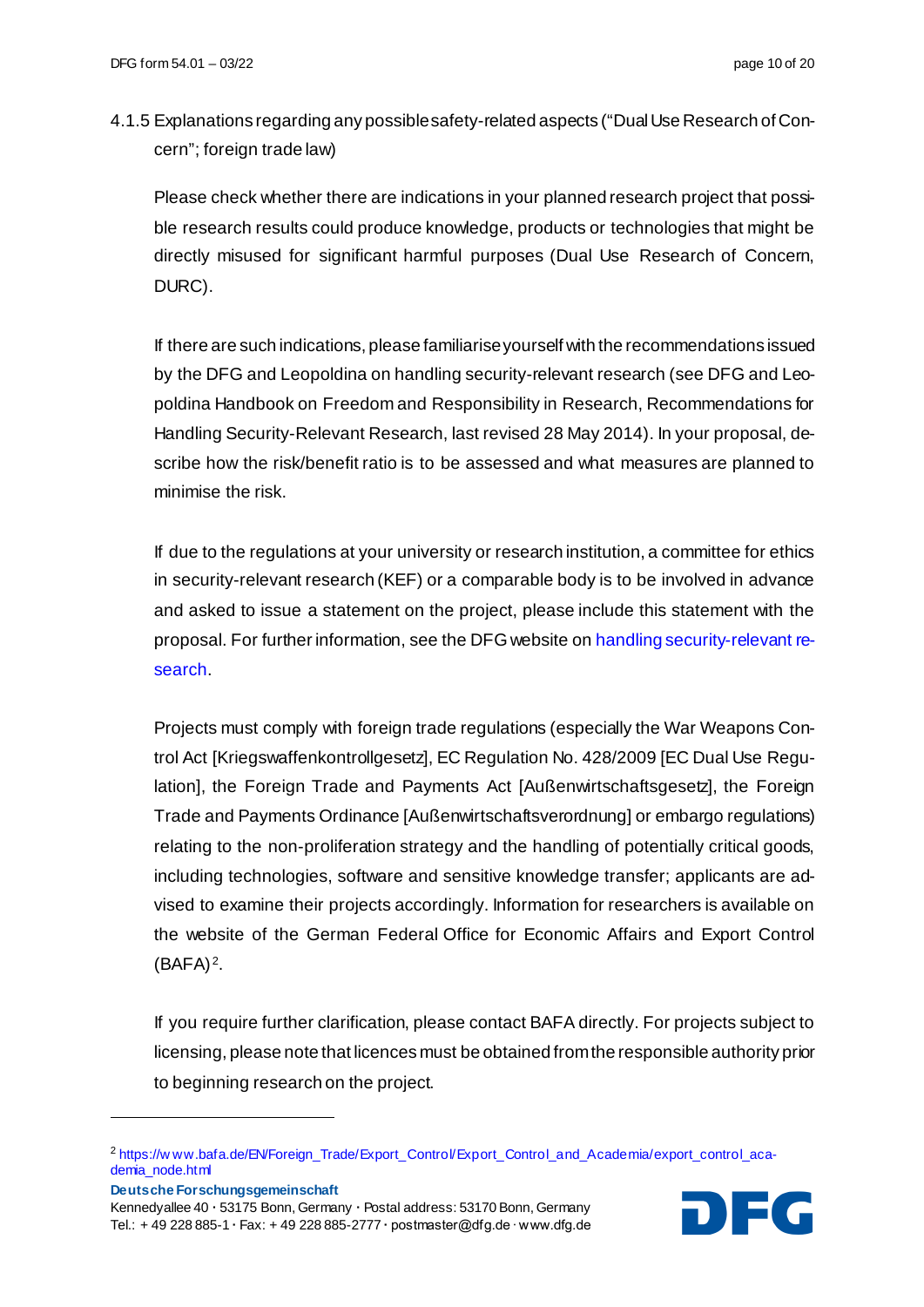#### 4.2 Employment status information

*For each applicant, state the last name, first name, and employment status (including duration of contract and funding body, if on a fixed-term contract).*

4.3 First-time proposal data

*Only if applicable: Last name, first name of first-time applicant.*

If this is your first proposal, reviewers will consider this fact when assessing your proposal. Previous proposals for publication grants and scientific networks are not considered first proposals, nor are proposals to the Walter Benjamin Programme or Research Fellowship Programme. If you are submitting a "first-time proposal" and it is part of a joint proposal, please note that your independent project share must be distinct from that of the others.

If you have already submitted a proposal as a first-time applicant for an individual research grant, for a project as part of a Collaborative Research Centre or for a Research Unit and have been informed of the funding decision, you are no longer eligible to submit a "first proposal". If you have submitted a "first-time proposal" and it was rejected, you may resubmit the application, in revised form, as a first-time proposal for the same project.

Proposals in the Emmy Noether Programme may not be labelled "first-time proposals" as, by definition, they are submitted in an advanced career phase.

4.4 Composition of the project group

*List only those individuals who will work on the project but will not be paid out of the project funds. State each person's name, academic title, employment status, and type of funding.*

Please list separately the individuals paid by your institution and those paid using other third-party funding (including fellowships).

Please give appropriate consideration to diversity when composing the members of the project group (regardless of the individual funding sources). Additional information can be found under

#### [www.dfg.de/diversity/en](http://www.dfg.de/diversity/en)

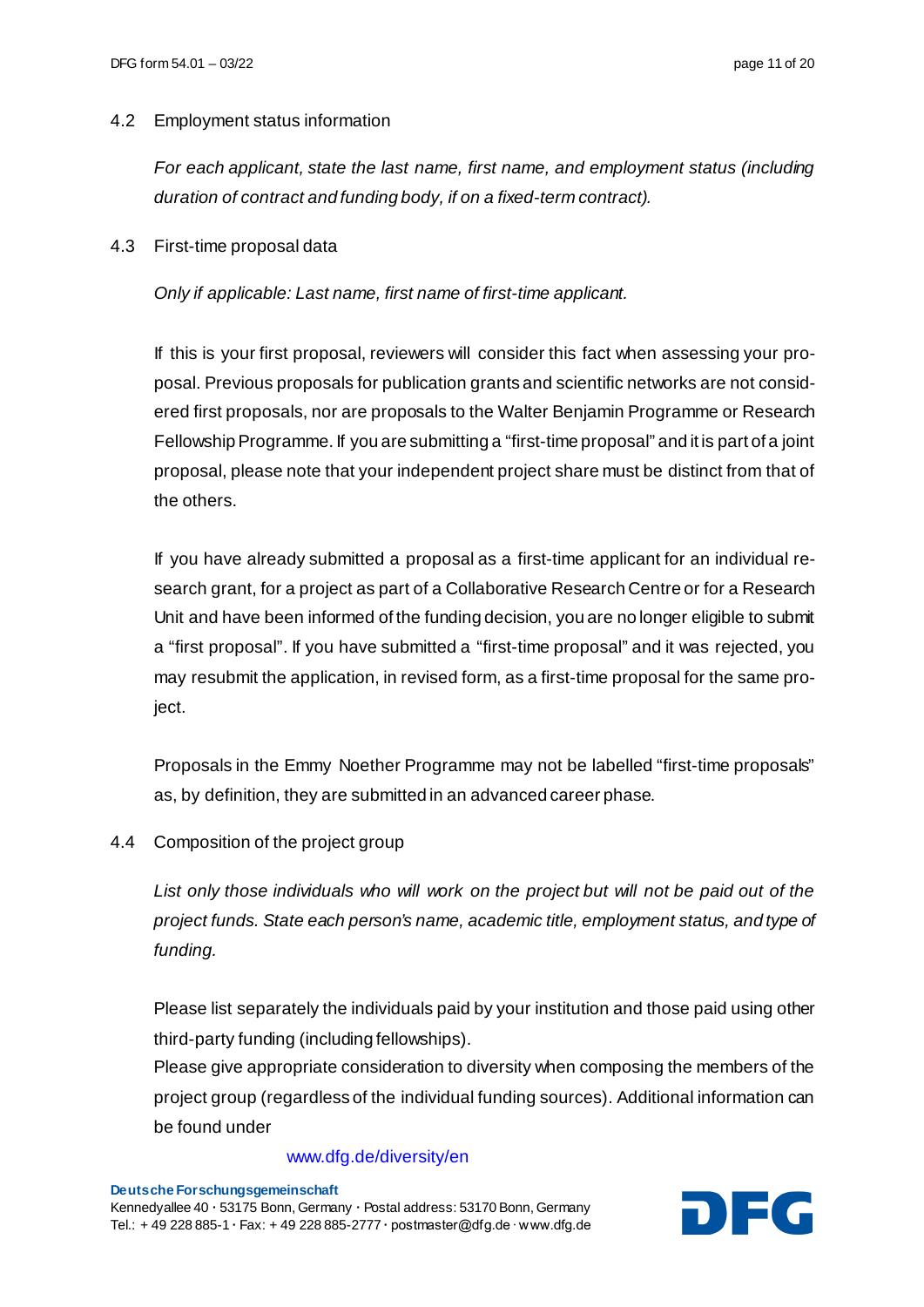4.5 Researchers in Germany with whom you have agreed to cooperate on this project

If you will be pursuing your project jointly with researchers working in Germany and have shared responsibility for the conduct of the project, list the names of these individuals under co-applicants. The term co-applicant refers to individuals who are eligible to submit proposals but who neither request nor receive project funding.

In addition, list the names of researchers in Germany with whom you will be collaborating on the proposed project but who will **not** share responsibility for the conduct of the project, and include a copy of the cooperation agreement, where applicable, with your proposal.

For clinical trials, please also provide the name of the biometrician or statistician responsible for the trial.

4.6 Researchers abroad with whom you have agreed to cooperate on this project

If you will be conducting your project in close collaboration with researchers based outside Germany, please list them as cooperation partners and indicate

- whether you will be pursuing the project within a **joint call** between the DFG and a partner organisation. If so, list the name of the call and indicate who will lead the project from the partner side.
- whether you will be submitting your project under one of the following DFG **international funding measures**:
	- o cooperation with developing countries (DFG form [54.013](http://www.dfg.de/formulare/54_013))
	- o Middle East cooperation (DFG form [54.016](http://www.dfg.de/formulare/54_016))
	- o cross-border cooperation with Austria and/or Switzerland in a lead-agency process (DACH) [\(DFG form](http://www.dfg.de/formulare/54_018) 54.018)
	- o cross-border cooperation with Luxembourg in a lead-agency agreement (DLux) (DFG form [54.015\)](http://www.dfg.de/formulare/54_015).
	- o cross-border cooperation with the Autonomous Province of Bolzano-South Tyrol in a lead-agency process [\(DFG form 54.017](http://www.dfg.de/formulare/54_017)
	- o cross-border cooperation in a weave lead-agency process [\(DFG form 54.019\)](http://www.dfg.de/formulare/54_019)
- if, excluding the cases listed above, significant project contributions by cooperation partners outside Germany are planned (**general international research cooperation**). The DFG assumes this is the case when written cooperation agree-

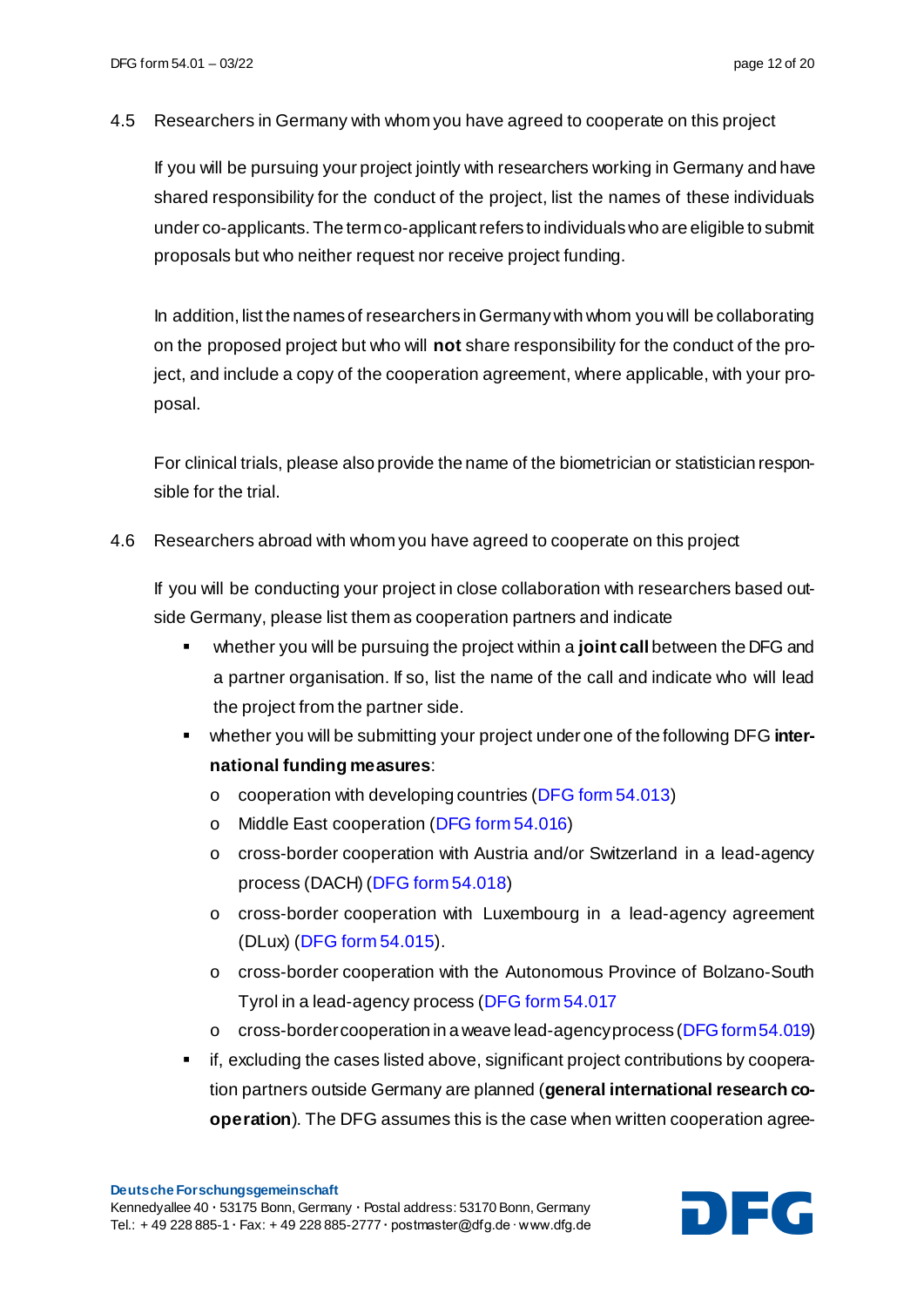ments are entered into with the foreign partner. The agreement must be submitted with the proposal.

Please make sure to select the appropriate supplementary classification in elan and note the additional instructions provided in the relevant proposal instructions.

4.7 Researchers with whom you have collaborated scientifically within the past three years

This information will assist the DFG's Head Office in avoiding potential conflicts of interest during the review process.

4.8 Project-relevant cooperation with commercial enterprises

If you will be conducting your project in cooperation with a commercial enterprise, please note the EU guidelines on state aid<sup>[3](#page-12-0)</sup> or contact your research institution in this regard.

If you are planning to cooperate with an application partner on a transfer project, i.e. a project that tests the results generated by a DFG-funded research project or develops basic-research findings into prototypes or exemplary applications, note the supplementary instructions contained in DFG form 54.014.

[www.dfg.de/formulare/54\\_014](http://www.dfg.de/formulare/54_014)

4.9 Project-relevant participation in commercial enterprises

Please indicate if you are the owner of a commercial enterprise or a stakeholder in one (e.g. a director). If so, please state how your research project is linked to the company's production branch or activities.

4.10 Scientific equipment

*List larger instruments that will be available to you for the project. These may include large computer facilities if computing capacity will be needed.*

If you are applying for instruments that are available at your institution, but are not at the project's disposal, please explain why this is the case.

**Deutsche Forschungsgemeinschaft**

1

Kennedyallee 40 **∙** 53175 Bonn, Germany **∙** Postal address: 53170 Bonn, Germany **Deutsche Forschungsgemeinschaft<br>Kennedyallee 40 • 53175 Bonn, Germany • Postal address: 53170 Bonn, Germany<br>Tel.: + 49 228 885-1 • Fax: + 49 228 885-2777 • postmaster@dfg.de ∙ www.dfg.de** 



<span id="page-12-0"></span><sup>3</sup> Framew ork for State Aid for Research and Development and Innovation (2014/C 198/01)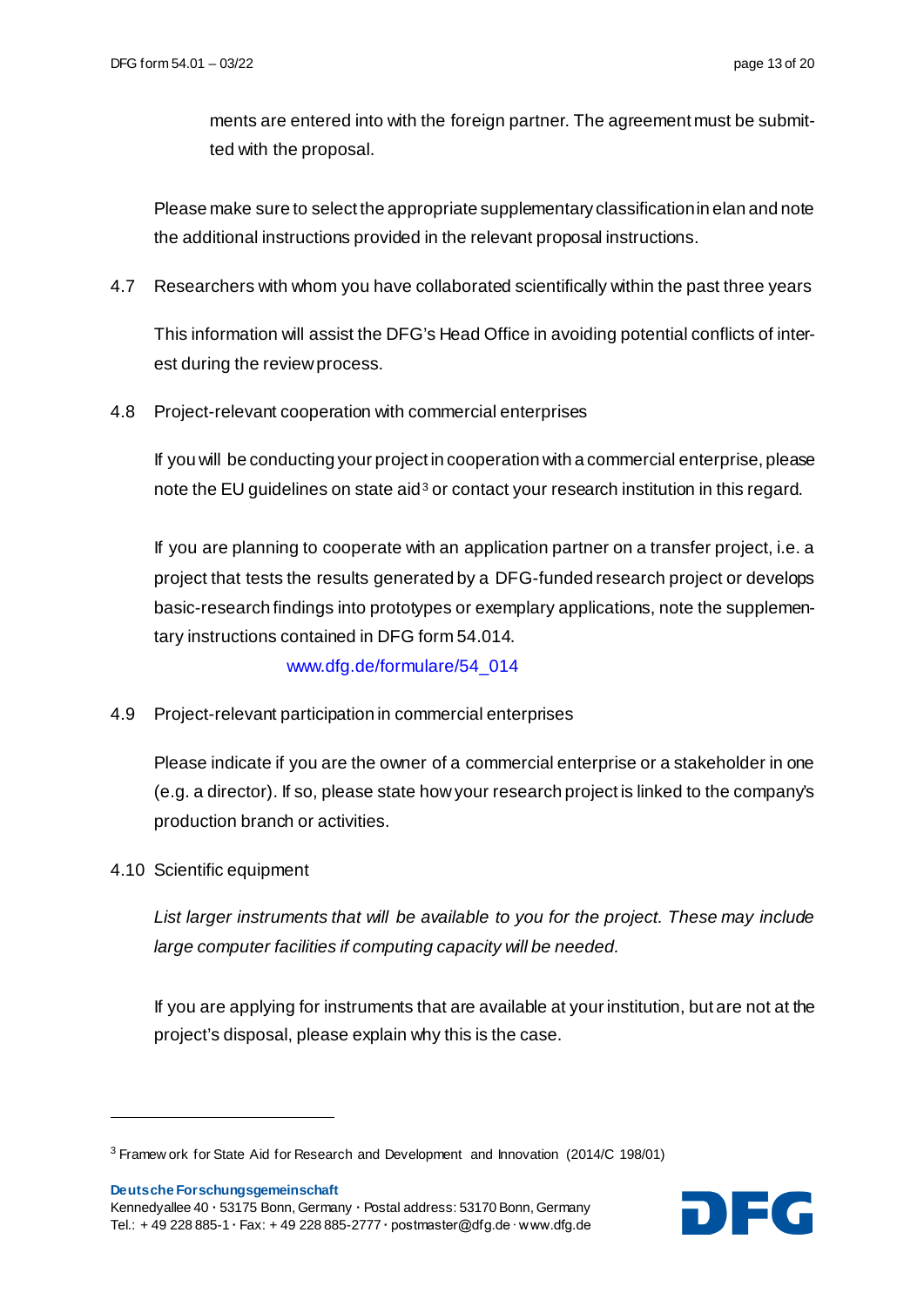#### 4.11 Other submissions

List any funding proposals for this project and/or major instrumentation previously submitted to a third party.

#### 4.12 Other information

Please use this section for any additional information you feel is relevant which has not been provided elsewhere.

### **5 Requested modules/funds**

*Explain each item for each applicant (stating last name, first name).*

Note additional instructions on submitting proposal modules in the relevant module guidelines.

For electronic proposal submissions, please note that euro amounts will automatically be rounded to the nearest hundred, which could result in slight discrepancies in the staffing amounts.

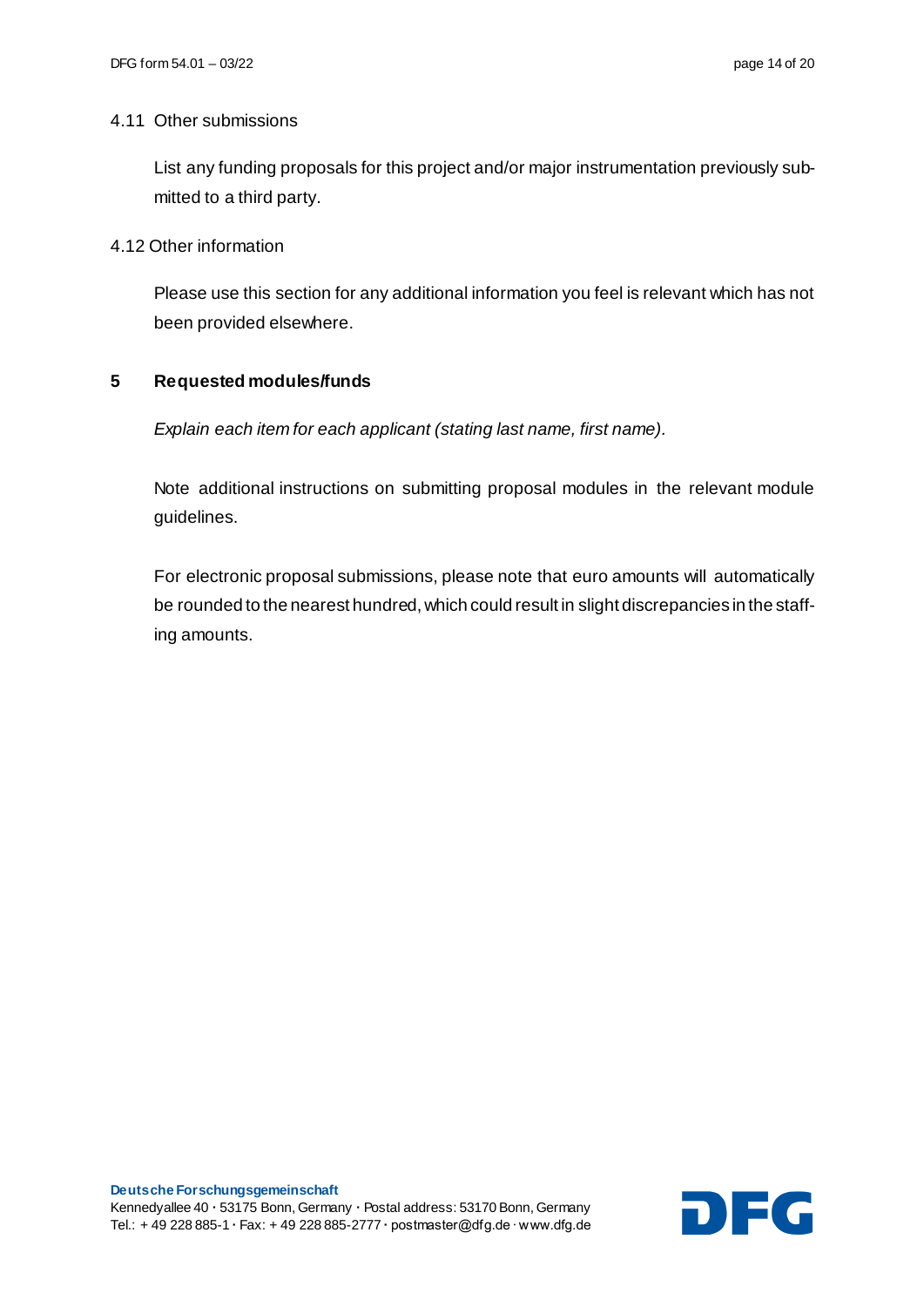## **C Appendices**

The proposal must include each applicant's academic curriculum vitae including a list of up to ten of his/her most important publications.

To enable reviewers to assess an applicant's scientific track record appropriately, applicants may indicate in their CVs any circumstances that might have hampered their scientific work, for example periods in which a researcher was unable to work continuously due to childcare obligations or due to a prolonged serious illness or disability.

Each CV must include a list of up to ten of the applicant's most important publications. These publications need not be related to the proposed project.

Please note the "Guidelines for Publication Lists".

[www.dfg.de/formulare/1\\_91](http://www.dfg.de/formulare/1_91)

**Additional appendices** should be included if applicable (e.g. a statement from the host institution, ethics statements, research papers, etc.).

For **proposals submitted electronically via elan**, you will be asked to upload the required documents. Please make sure that the security settings for the PDF documents allow your documents to be read, copied and printed, and note the maximum size of 10 MB per document.

Save PDF documents according to the naming protocol listed at the end of this document to facilitate the processing of your proposal.

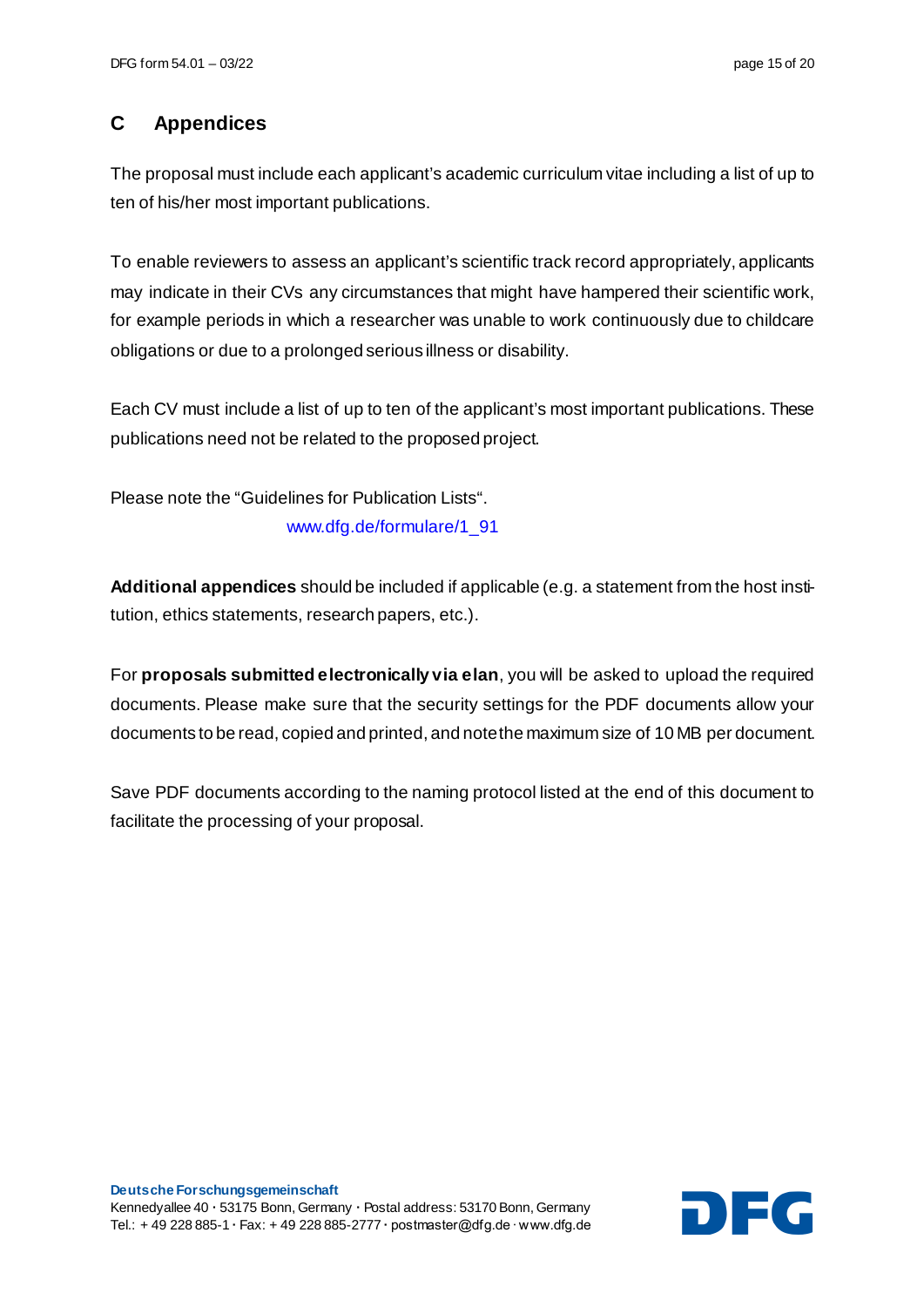# **Special Instructions**

## **I Priority Programme**

For individual project proposals within an established Priority Programme, note that the funding duration (part A of the proposal) and the funding periods are specified in the call for proposals.

For the project description (part B of the proposal) note the following:

Each proposal must be accompanied by a description of how the project is integral to the Priority Programme, both in terms of subject matter and organisation. This includes a description of the cooperation with others participating within the Priority Programme. The envisaged realisation of the project in cooperation with other applicants may be demonstrated in particular by the joint training of early career researchers, or the use of methods by multiple projects as part of a network.

All applicants involved in submitting a proposal within an established Priority Programme are obliged to promptly provide the overall coordinator with all of the information necessary for drawing up the interim reports and the final report for the Priority Programme.

# **II Clinical Trials**

Studies that aim to prove the efficacy of a new therapeutic, diagnostic or prognostic method can only be funded in the Clinical Trials Programme. Such studies include **feasibility studies**[4](#page-15-0) and **interventional trials.**[5](#page-15-1) The programme also funds **observational trials**, provided that the study investigates a highly relevant research question that cannot demonstrably be answered using an interventional design. Further information on the types of trials can be found in the programme guidelines.

[www.dfg.de/formulare/17\\_01](http://www.dfg.de/formulare/17_01/)

**Deutsche Forschungsgemeinschaft**

1

Kennedyallee 40 **∙** 53175 Bonn, Germany **∙** Postal address: 53170 Bonn, Germany **Deutsche Forschungsgemeinschaft<br>Kennedyallee 40 • 53175 Bonn, Germany • Postal address: 53170 Bonn, Germany<br>Tel.: + 49 228 885-1 • Fax: + 49 228 885-2777 • postmaster@dfg.de ∙ www.dfg.de** 



<span id="page-15-0"></span><sup>&</sup>lt;sup>4</sup> In terms of drug trial phases, these are phase II trials.

<span id="page-15-1"></span> $5$  In terms of drug trial phases, these are phase III trials.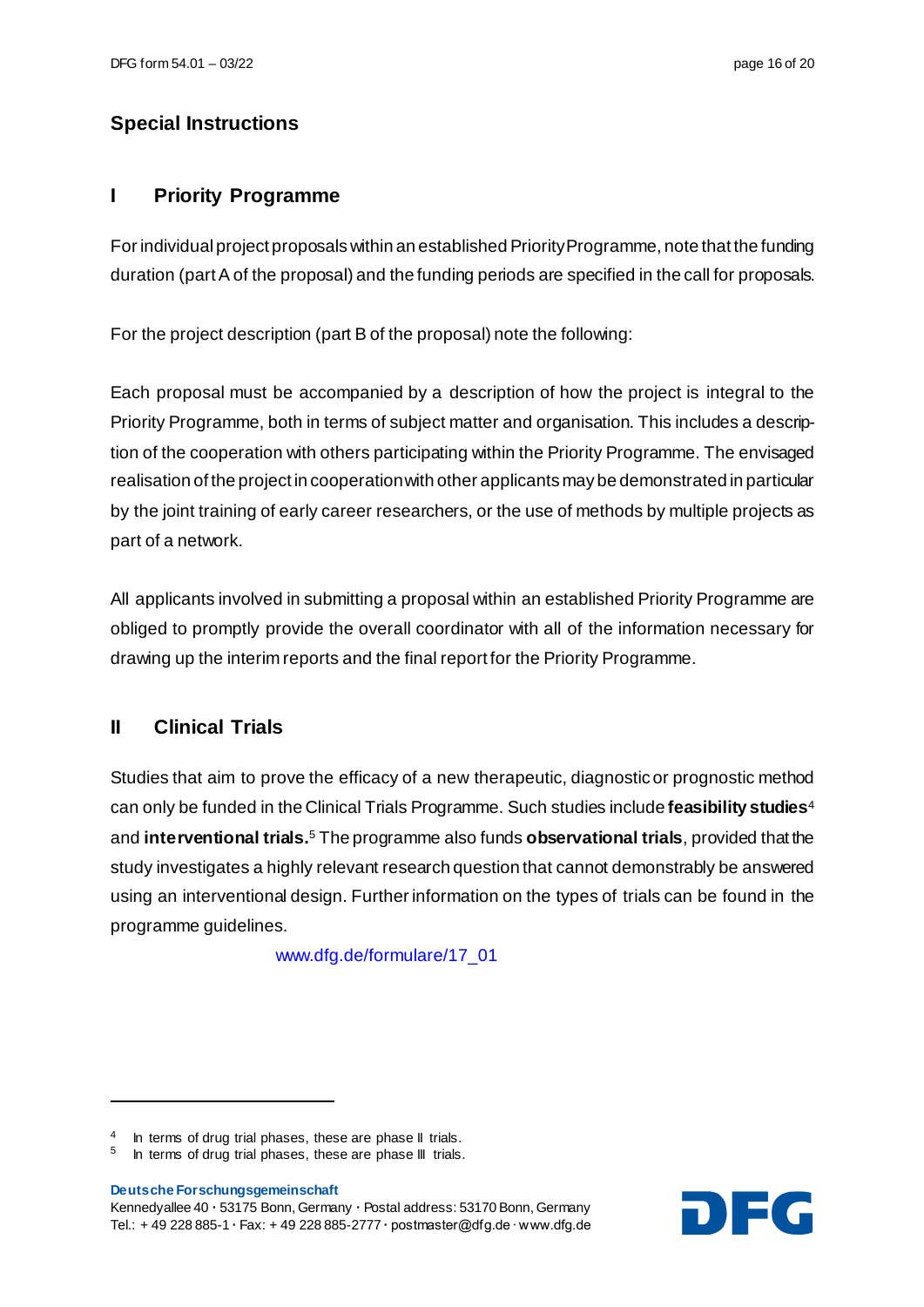Experimental studies on healthy individuals and exploratory studies on patients that seek to establish a new method or investigate a mechanism of action are not eligible under this programme. Exploratory and/or retrospective observational studies, epidemiological studies with the aim of examining the incidence and/or prevalence of diseases, reviews, meta-analyses, and studies focused purely on health economics are also not eligible under this programme. Funding for such studies is available under other DFG funding instruments, such as the Research Grants Programme or other individual grants programmes and coordinated programmes.

If you plan to conduct any experiments involving humans, including identifiable samples taken from humans and identifiable data, a statement by the local ethics committee must always be submitted. Where an intervention is part of the study, a declaration of compliance with Good Clinical Practice (GCP) and on the legal sponsor function must also be included where applicable. Please contact the DFG's Head Office prior to submitting your proposal should you have any questions.

## **III Emmy Noether Programme**

If you will be applying for a position as head of an independent junior research group or other funds, please note that this programme has a total duration of six years consisting of two funding periods (36 + 36 months). Please request funding for the six-year period in accordance with this structure.

Please submit as appendices your doctoral certificate, the employer's statement/sample contract (or the confirmation of employment letter and statement from your clinical employer if you opt for a temporary substitute position) and a description of your international research experience.

Include your doctoral thesis if it is included in any of your publication lists.

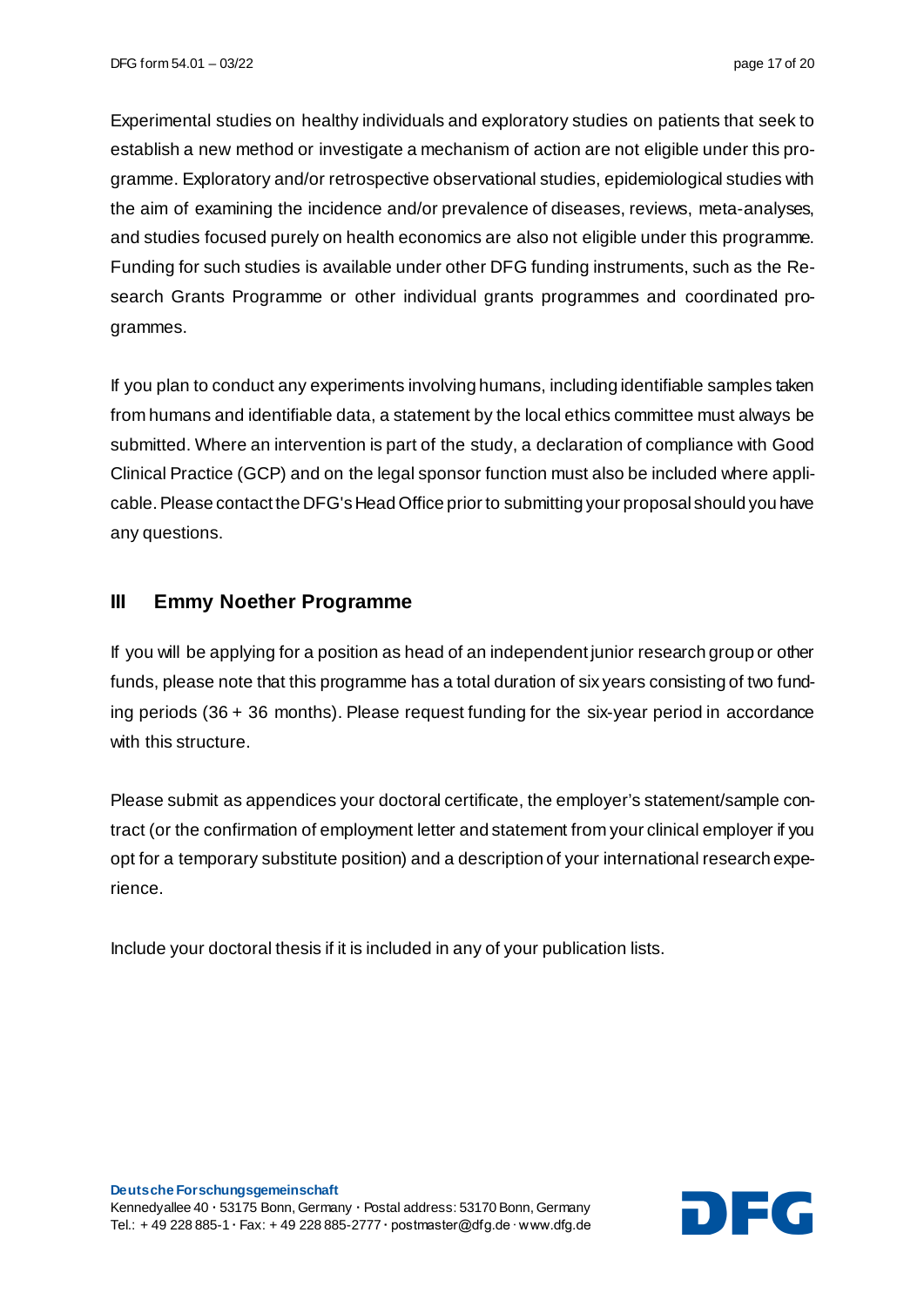## **Additional Instructions for Submitting Proposals Outside of elan**

If your proposal cannot be submitted via elan, please use the available templates (see below) or use the same outlines (same numbering and complete header for each section) and formatting as provided.

Submit your proposal electronically on a CD-ROM, preferably as PDF files (otherwise as RTF files) without password protection or other restrictions; the document security settings should allow your documents to be read, copied and printed.

## **For A: Proposal Data and Obligations**

Use the Proposal Data and Obligations template. [www.dfg.de/formulare/54\\_011](http://www.dfg.de/formulare/54_011)

Please only submit this form on paper, with the original signatures of all applicants, along with the aforementioned CD-ROM that includes all the documentation relevant to the proposal.

## **For B: Project Description**

Use the Project Description template. [www.dfg.de/formulare/54\\_012](http://www.dfg.de/formulare/54_012)

In addition to the template instructions provided in part B*,* please note the following:

#### **Requested modules/funds**

State which modules you would like to submit for funding. Structure your funding requests according to the module guidelines and state the desired funding amount for each item (e.g. Basic Module: 1. Funding for staff, 2. Funding for direct project costs, 2.1 Equipment up to €10,000, software and consumables, 2.2 Travel, 2.3 Visiting researchers, 2.4 Experimental animals, 2.5 Other, 2.6 Project-related publication expenses, 3. Funding for instrumentation). For each module, give subtotals and totals. Then explain your funding requests in detail.

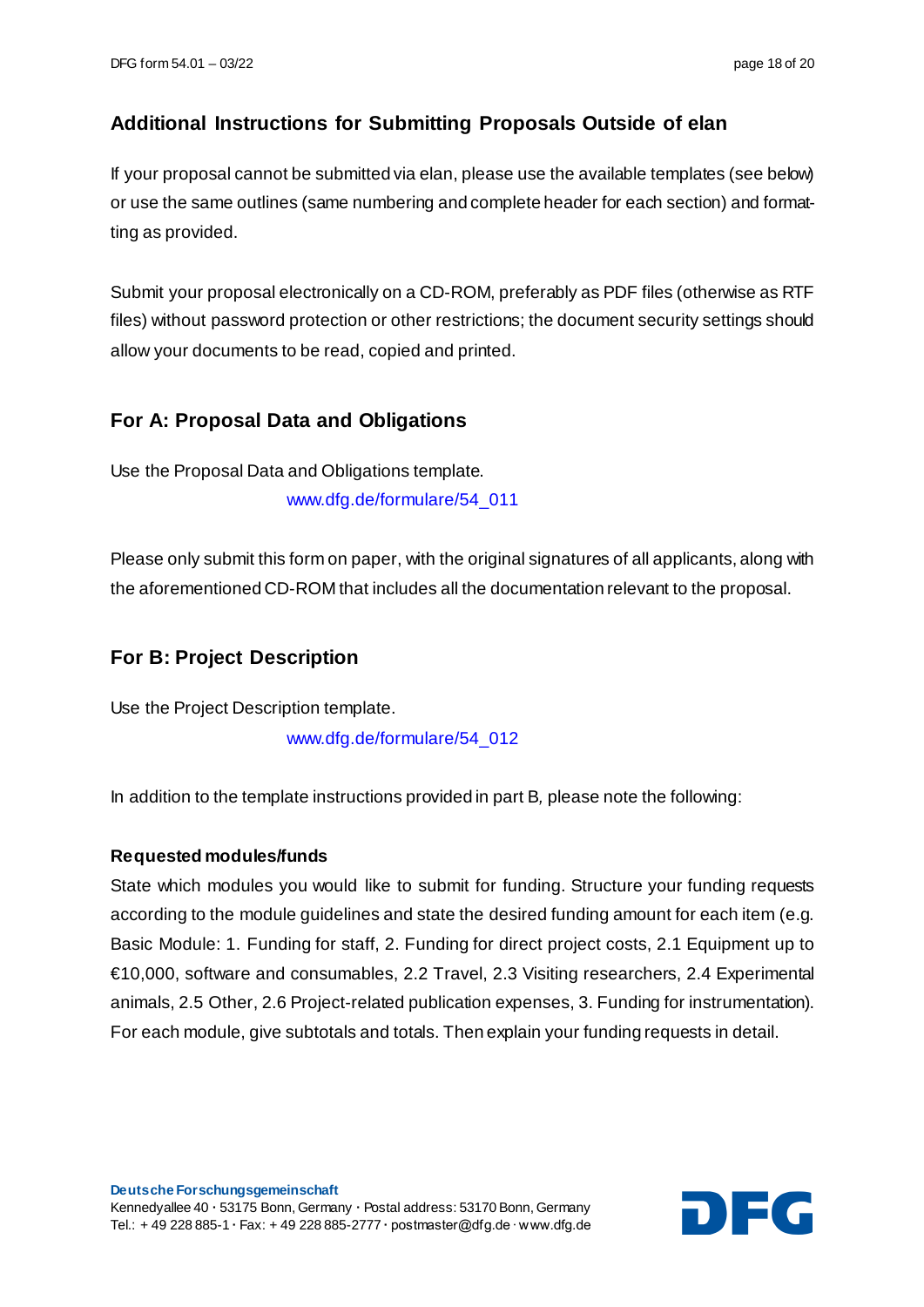## **For C: Appendices**

Include all proposal appendices as separate PDF documents (less than 10 MB per document).

Please name PDF documents according to the naming protocol at the end of this document to facilitate the processing of your proposal.